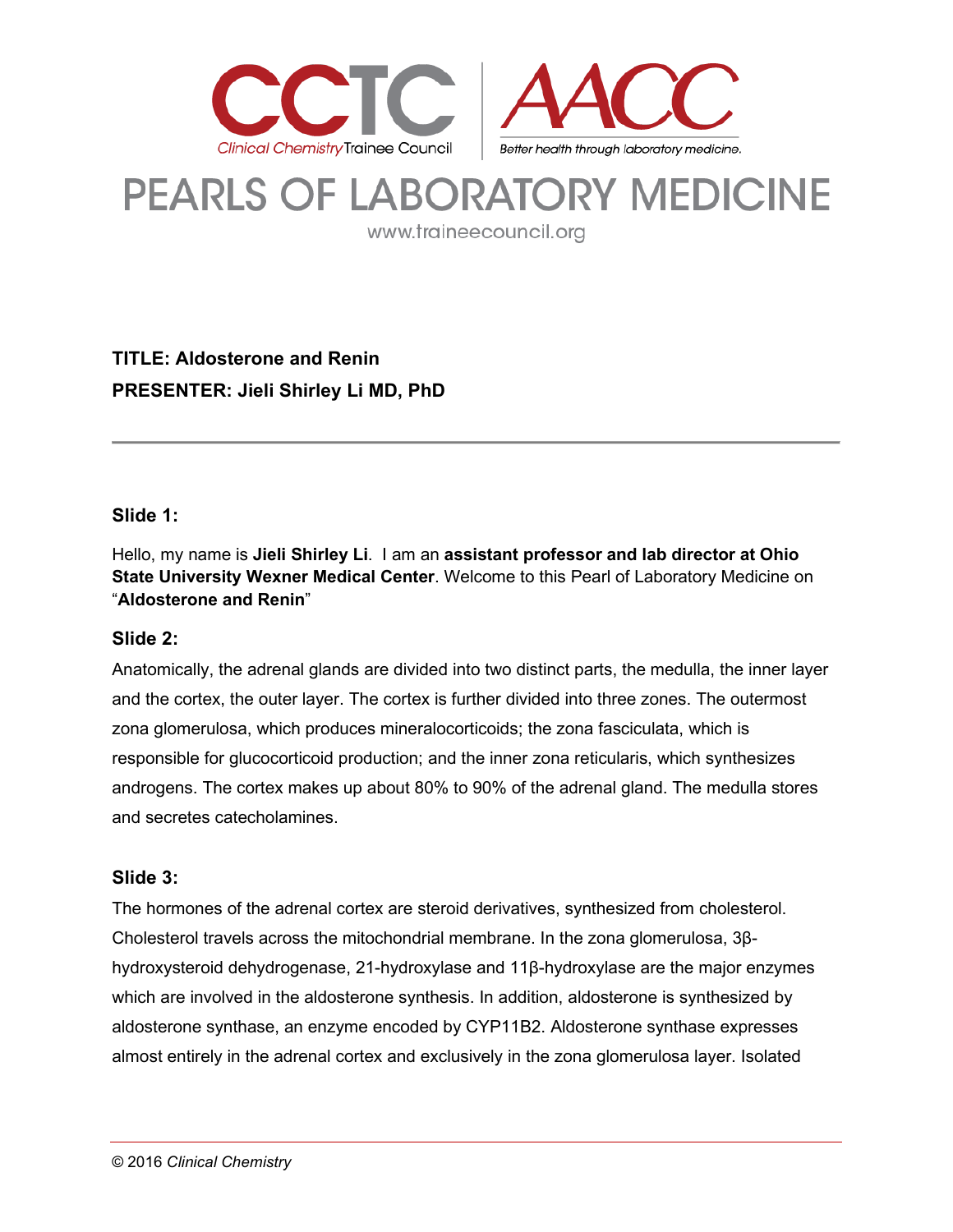deficiencies of aldosterone biosynthesis could be caused by inactivating mutations in the CYP11B2 gene.

#### **Slide 4:**

The chief mineralocorticoid is aldosterone. It plays an important role in maintaining blood volume, pressure, pH, and electrolyte balance. It promotes the reabsorption of sodium, and meanwhile increases potassium and hydrogen ion excretion which increases blood pH. Therefore, in hyperaldosteronism, the overproduction of aldosterone leads to the retention of sodium and loss of potassium in the body, resulting in high hypertension, hypokalemia and alkalosis.

#### **Slide 5:**

At least 20 million people in the United States have hypertension. The role of the Renin-Angiotensin-Aldosterone System is to maintain blood pressure within normal limits by sensing and responding to changes in plasma volume, salt balance, and renal perfusion pressure. Aldosterone production and secretion are regulated by the Renin-Angiotensin-Aldosterone System. The production and release of renin is regulated by the juxtaglomerular apparatus in kidney. Renin acts on angiotensinogen, which is formed by the liver, breaking angiotensinogen to angiotensin I. Angiotensin I in turn is converted into angiotensin II by the angiotensin converting enzyme (ACE). The majority of ACE has been found on the pulmonary capillary endothelium, but also found in kidney epithelial cells. Low plasma volume and low serum sodium stimulate the secretion of renin, resulting in formation of angiotensin II, and subsequently aldosterone release via angiotensin II receptor, which, in turn, causes sodium retention along with an increase in plasma volume and blood pressure, and potassium loss. An increase in effective blood volume or acute elevation in blood pressure results in low renin, low angiotensin II, low aldosterone, and subsequent sodium loss.

#### **Slide 6:**

Hyperaldosteronism has primary and secondary types. Primary aldosteronism is a syndrome caused by aldosterone excess. Overproduction of aldosterone may be due to autonomous and inappropriate secretion of aldosterone by (1) adrenal adenoma (2) bilateral adrenal hyperplasia, which is the most common cause (3) glucocorticoid remediable hyperaldosteronism (4)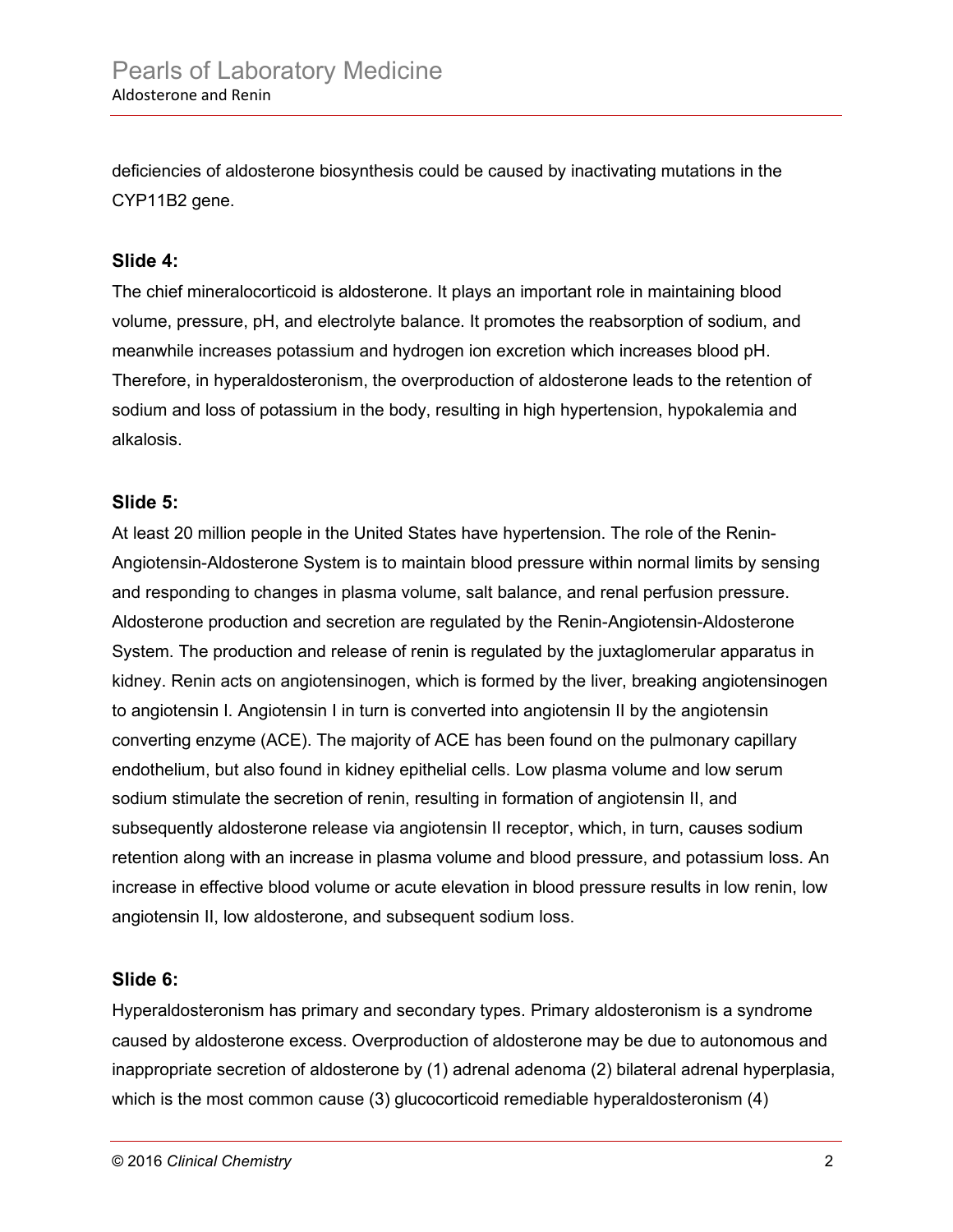unilateral adrenal hyperplasia (5) adrenal carcinoma. Among these, aldosterone producing adrenal adenoma is synonymous with Conn Syndrome.

Secondary hyperaldosteronism is characterized by volume depletion, edema, and hypokalemic alkalosis. Usually secondary hyperaldosteronism refers to hypertension caused by hyperreninemic hyperaldosteronism as caused by renal arterial stenosis or other vascular underperfusion of the kidney and rarely reninoma.

# **Slide 7:**

According to the Endocrine Society Guidelines, the diagnosis of primary aldosteronism includes:

- Hypertension resistant to three conventional anti-hypertensice drugs
- Controlled blood pressure on four or more anti-hypertensive drugs
- Hypertension in the presence of a known adenoma
- Hypertension and spontaneous or diuretic-inducedhypokalemia
- **•** Hypertension and sleep apnea
- Hypertension and a family history of early onset hypertension or cerebrovascular accident at a young age (<40 years old)

#### **Slide 8:**

Pseudoaldosteronism, sometimes also referred to pseudohyperaldosteronism. Its clinical presentations are similar with primary aldosteronism. However, pseudohyperaldosteronism differs by having low plasma aldosterone, because of the activation of the mineralocorticoid receptor without an increase in aldosterone. This occurs because of functional increases in cortisol or other steroid hormones with some mineralocorticoid activity. In Cushing's syndrome or high dose steroid therapy, the mineralocorticoid receptor can also be activated. The active agent in licorice, glycyrrhizin, inhibits the enzyme 11-beta-hydroxysteroid dehydrogenase type 2, which metabolizes cortisol to cortisone in the kidney. Genetic deficiency of 11-beta-steroid hydroxylase can lead to overproduction of 11-deoxycorticosterone and decreased aldosterone. Liddle syndrome is an autosomal dominant genetic disorder leading to increased activity of the amiloride-sensitive sodium channel, characterized by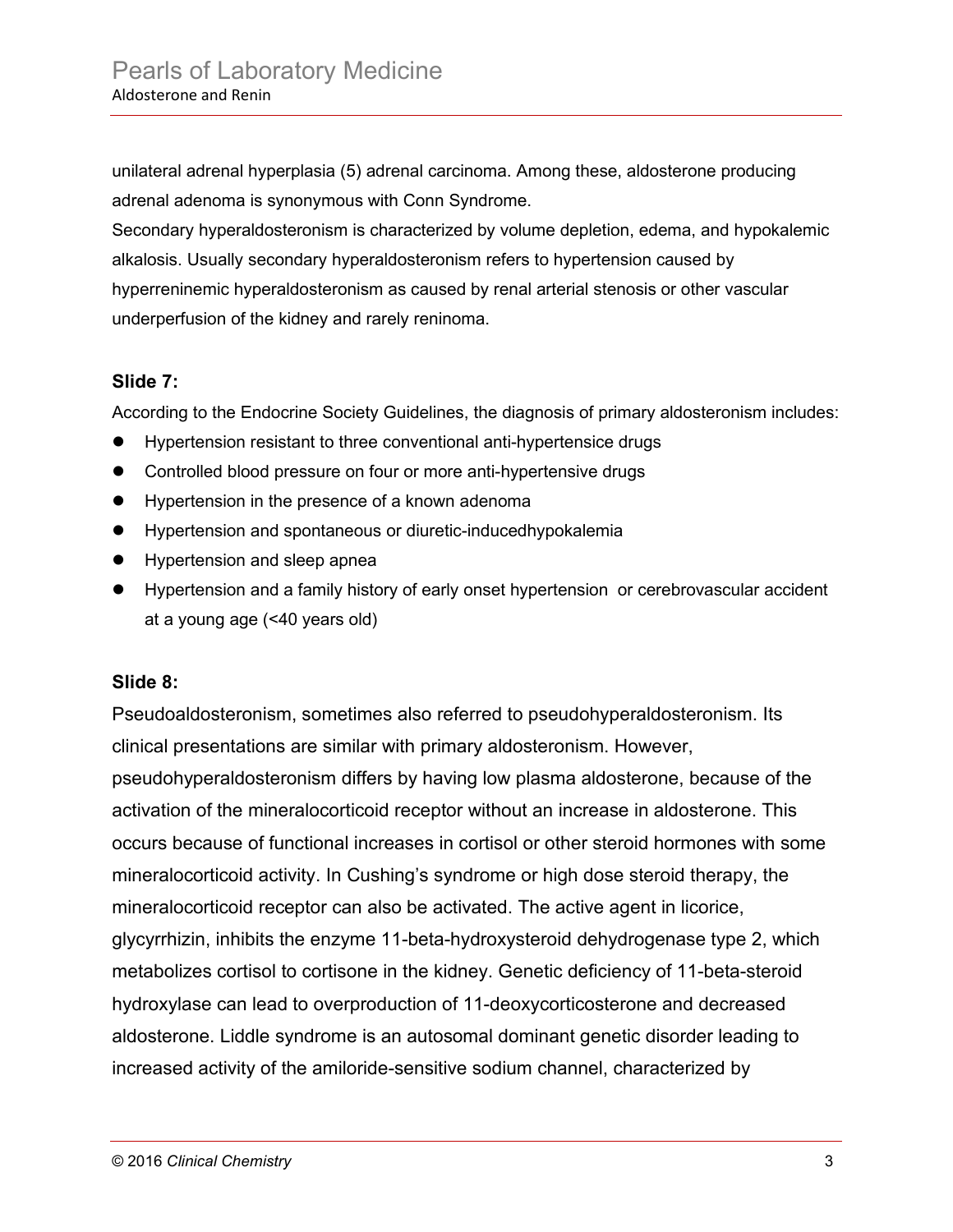hypertension with hypokalemic metabolic alkalosis, hyporeninemia and suppressed aldosterone secretion.

# **Slide 9:**

Primary defects in adrenal secretion of aldosterone, results from progressive destruction or dysfunction of the adrenal glands by a systemic disorder, an inborn error of metabolism (endogenous causes) or an exogenous cause such as infection. Tests to confirm aldosterone deficiency in such patients are not usually necessary because hyperkalemia and hypotension support the diagnosis of primary adrenal insufficiency in patients with cortisol deficiency, elevated ACTH, and hyperpigmentation.

The causes of hypoaldosteronism usually includes:

- Congenital causes (eg. Congenital adrenal hyperplasia)
- Acquired causes, the most common cause is autoimmune adrenal destruction (eg. Addison's disease)
- Infectious adrenal destruction (eg. Amyloidosis, sarcoidosis)
- **•** Traumatic, hemorrhagic or thymbotic adrenal destruction
- Bilateral adrenalectomy

#### **Slide 10:**

Measurement of aldosterone is technically challenging because the concentration of this hormone in blood is very low. Radioimmunoassay methods were developed for aldosterone measurement. Immunoassays, especially chemiluminescent methodology for measuring aldosterone in blood and urine are available. LC/MS-MS has also been applied to aldosterone measurements.

Methods for measuring renin include renin activity and direct renin. Measuring renin activity provides an indication of the biologically active fraction of renin in the specimen because it measures the primary function of the enzyme, which converts angiotensinogen to angiotensin I. Renin activity measurements are difficult to standardize. Then direct renin measurements are developed. Direct renin measurement is renin concentration measurement. The concentration of renin can be measured by immunoassay or LC/MS-MS. However, direct renin measurements are difficult to standardize too, due to the issues on calibration or pro-renin activation.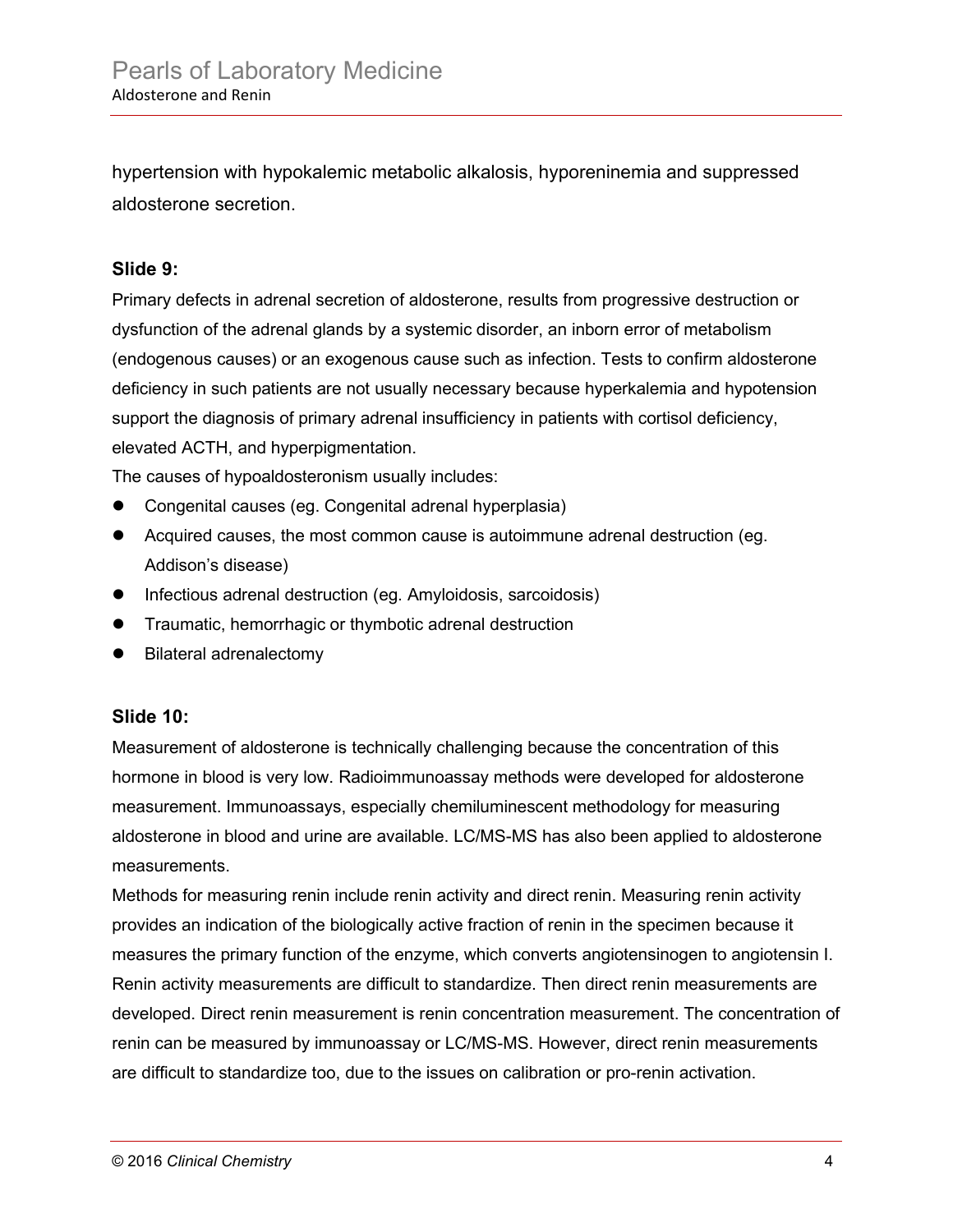The aldosterone-to-renin ratio was proposed as a sensitive screening test because most cases of primary aldosteronism have normal aldosterone levels. However, due to the variation of aldosterone and renin measurement methods, specifying a universal aldosterone-to-renin ratio is impossible.

#### **Slide 11: References**

# **Slide 12: Disclosures**

# **Slide 13: Thank You from [www.TraineeCouncil.org](http://www.traineecouncil.org/)**

Thank you for joining me on this Pearl of Laboratory Medicine on "**Aldosterone and Renin**."

#### **Question Bank**

A 42-year-old Caucasian male complaining of muscle weakness, has no significant past medical history. His blood pressure is 180/105 mmHg on supine, and 190/110 mmHg on standing. Laboratory evaluation shows low level of plasma renin activity and potassium level at 3.0 mmol/L. Which of the following structures is most likely overactive in this case?

- a) Zona glomerulosa of the adrenals
- b) Zona fasciculate of the adrenals
- c) Zona reticulate of the adrenals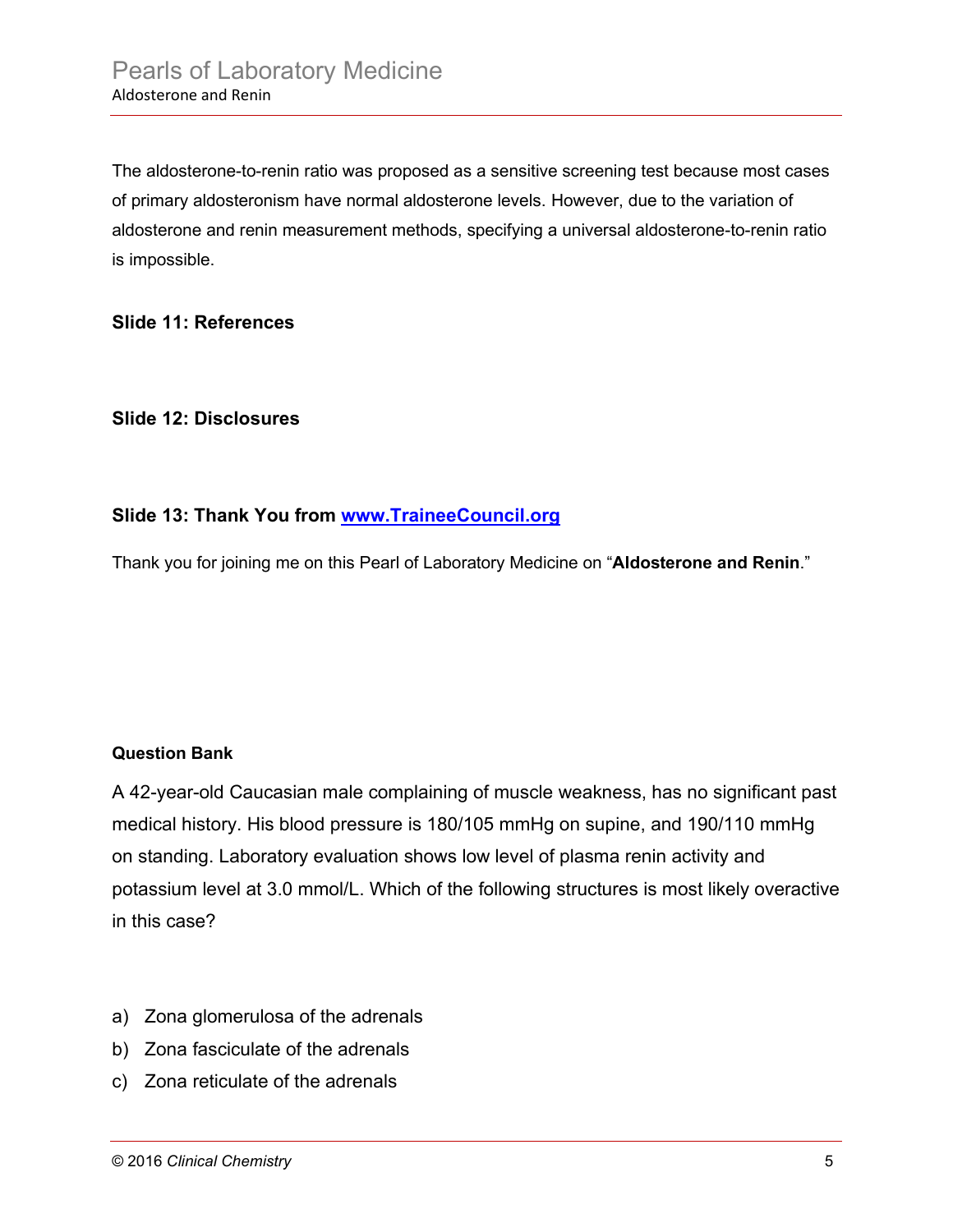# d) Extra-adrenal paraganglion cells

#### Answer: **a**

Discussion: The zona glomerulosa synthesized mineralocorticoids, the zona fasciculata predominantly produces cortisol, and the zona reticularis predominantly produces androgens. Secretion of aldosterone from the zona glomerulosa is regulated by the renin-angiotensin system and potassium. Aldosterone's main effect is to stimulate sodium absorption and potassium and hydrogen ion excretion at the distal renal tubule. Thus, overproduction of aldosterone by tumors or hyperplastic zona glomerulosa cells can result in sodium retention, hypertension, hypokalemia and metabolic alkalosis.

Source: Tietz Textbook of Clinical Chemistry and Molecular Diagnostics - 6th Edition

Difficulty: Easy

A 4-year-old girl presented to the ER because of high-grade fever, vomiting and altered mental status. Physical examination shows hypotension, tachycardia, neck stiffness and petechial rash over the trunk and lower extremities. Laboratory results:

| Hemoglobin                | 12.0 $g/L$              |
|---------------------------|-------------------------|
| <b>Platelets</b>          | 100,000/mm <sup>3</sup> |
| Serum sodium              | 130 mmol/L              |
| Serum potassium           | 5.6 mmol/L              |
| Blood urea nitrogen (BUN) | $30 \text{ mg/dL}$      |
| Serum creatinine          | 1.8 $mg/dL$             |
| <b>Blood glucose</b>      | 50 mg/dL                |

Which of the following is the most likely reason for the patient's symptom?